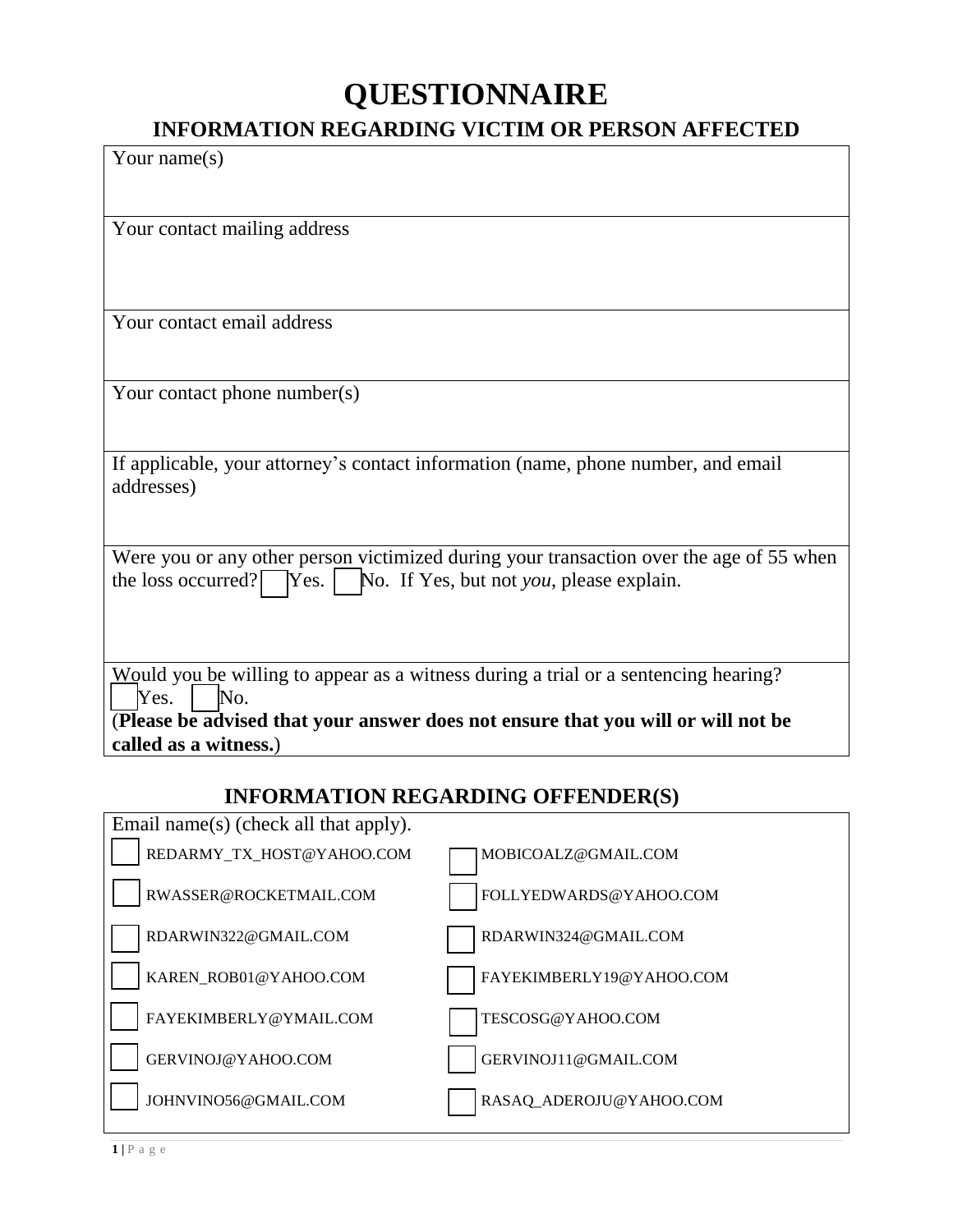| KEVINSMITH3949@YAHOO.COM                         | SMITHKEVIN902@GMAIL.COM                         |
|--------------------------------------------------|-------------------------------------------------|
| ANITA.LAUREN01@GMAIL.COM                         | ANITA.LAUREN1@GMAIL.COM                         |
| SPOWELL26AL@GMAIL.COM                            | SPOWELL26AL3@YAHOO.COM                          |
| GENTILEMARK186@GMAIL.COM                         | RHULANEF@YAHOO.COM                              |
| LMG.ORCHID1827@GMAIL.COM                         | MARK2GENTLE@YAHOO.COM                           |
| MATT.MILLER4070@GMAIL.COM                        | JONES_DICKSON@YAHOO.COM                         |
| HORLAMI84@YAHOO.COM                              | MARCHAS1963@GMAIL.COM                           |
| OLADIMEJISEUN2008@YAHOO.COM                      | STACYADAMS20009@YAHOO.COM                       |
| JUSTIN.WORSHAM@YAHOO.COM                         | OLUWA_NISHOLA@YAHOO.COM                         |
| MIMICOLE001@YAHOO.COM                            | FNCYJEN@YAHOO.COM                               |
| FMPLUST12@GMAIL.COM                              | MAXWELLSAMUEL59@YAHOO.COM                       |
| STARENTERPRISE74@YAHOO.COM                       | SUSANV1418@YAHOO.COM                            |
| PETERLAWSON5050@YAHOO.COM                        | FEMI_OMORAKA@YAHOO.COM                          |
| ADDIEP01@YAHOO.COM                               | SEGSEA121@YAHOO.COM                             |
| GLENNSATTELBERG1961@GMAIL.COM                    | EMPLOYMENTOFFERS007@YAHOO.COM                   |
| LLOYDFARELL0012008@YAHOO.COM                     |                                                 |
| Name Used (check all that apply).                |                                                 |
| <b>Richard Wasser</b>                            | <b>Adeline Piper</b><br><b>Glenn Sattelberg</b> |
| <b>Folly Edwards</b>                             | Stacy Adams<br><b>Samuel Maxwell</b>            |
| Regina Darwin                                    | Marlon Chase<br>Justin Worsham                  |
| Karen Robinson                                   | Mark Miller<br>Dickson Jones                    |
| <b>Kimberly Faye</b><br>Mark Smith               | Lorene M. Garrett                               |
| John Gervino                                     | Sarah Powell<br>Mark Gentile                    |
| Kevin Smith                                      | Anita Lauren                                    |
| How did you come into contact with the offender? |                                                 |
| Website, email solicitation?                     |                                                 |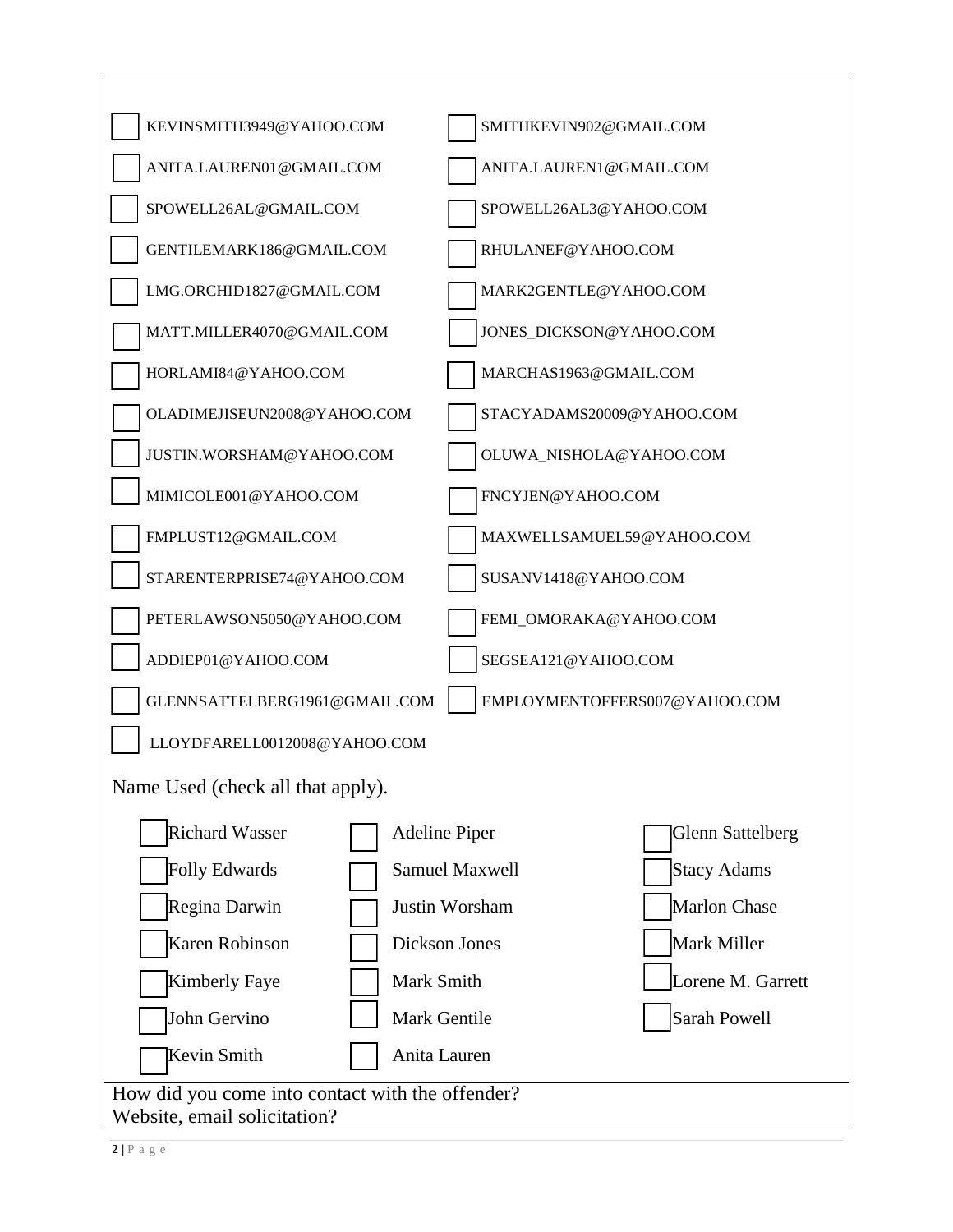What email address were you using?

Do you have copies of any emails or other correspondence?

Were you asked to:

Send money

Ship packages

Mail checks

Cash checks

Obtain cash with a prepaid card

Do you believe you are the victim of a romance, work at home or secret shopper scam? Do you have documentation?

## **INFORMATION REGARDING OFFENSE CONDUCT (Facts)**

If possible, please provide a detailed chronology on a separate sheet of paper. If you cannot provide a detailed chronology, please answer the following questions

Time frame of conduct, from first contact to last contact

How many contacts approximately by telephone (describe)? **If you have your phone bills, please attach.**

How many contacts approximately by email (describe)? **Please print out your emails and attach.**

How many contacts approximately by mail (describe)? **Please attach copies of mailings.**

Was your personal information, date of birth, social security number, bank or credit information stolen or used with or without your consent?

Do you know how your information was obtained?

What information was used?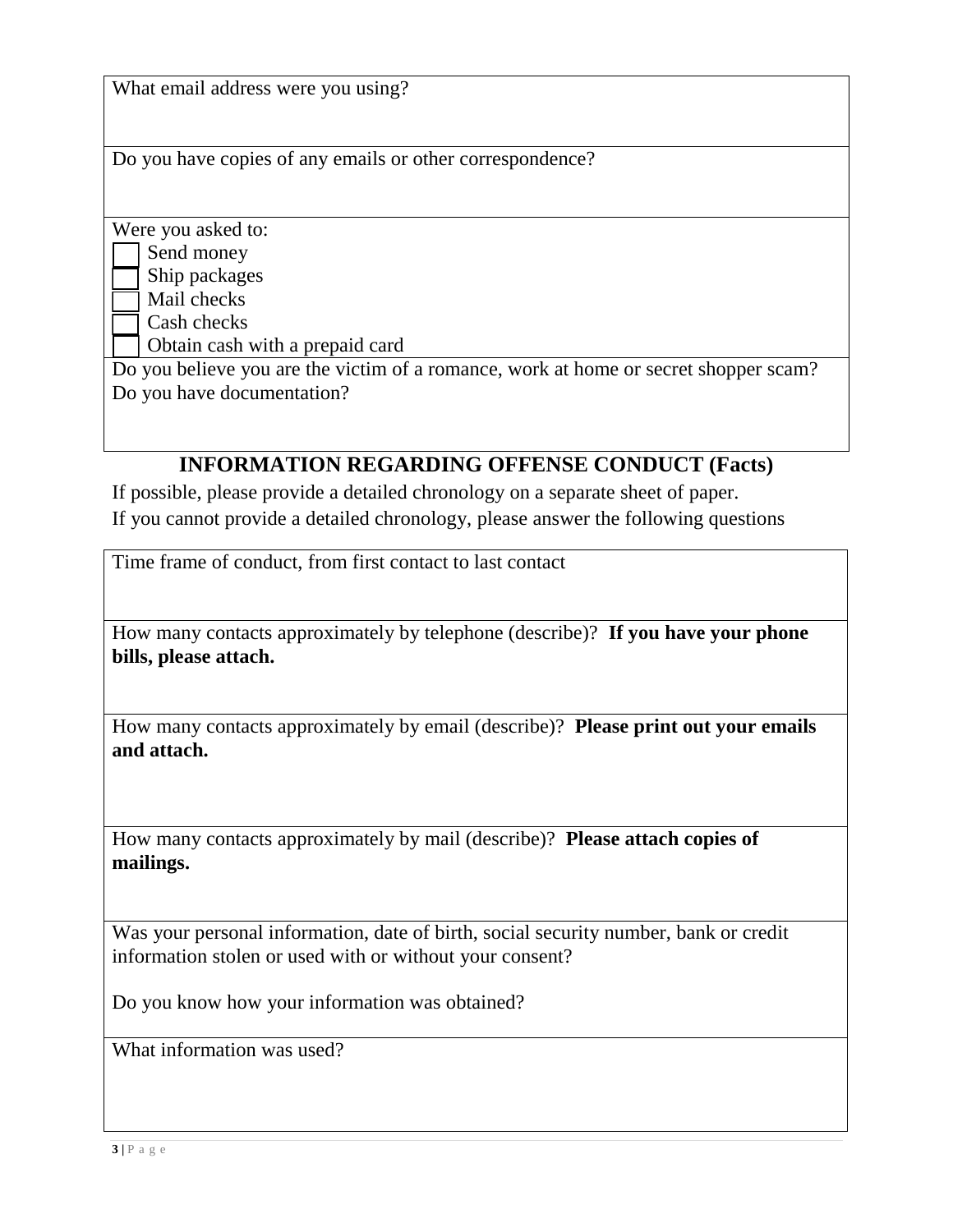|  |  |  | How was your information used? |
|--|--|--|--------------------------------|
|  |  |  |                                |

How did you become aware your personal information was used?

Did you report the unauthorized use to your bank, credit card company or the police? To what agency?

When?

Did you use or were you asked to use:

Western Union

Moneygram

Pre-paid credit cards

Pre-paid Postal labels or other shipping labels

## **INFORMATION REGARDING LOSSES AND/OR RESTITUTION**

| (identify date), I/we made a payment of<br>On<br>to offender by $\Box$ check, $\Box$ credit card, $\Box$ money order,<br>$\alpha$ cashier's check, wire, other (identify)<br>If you have documentation proving the payment, please provide a copy.<br>If you do not have documentation, please identify the source and destination of the funds. |
|--------------------------------------------------------------------------------------------------------------------------------------------------------------------------------------------------------------------------------------------------------------------------------------------------------------------------------------------------|
| If additional payments were made, please identify.<br>If you have documentation proving the payments, please provide copies.<br>If you do not have documentation, please identify the source and destination of the funds.                                                                                                                       |
| my   credit card   bank account   investment account<br>On<br>cash advance was accessed and $\frac{1}{2}$ withdrawn without my<br>knowledge or consent. If you have documentation please provide copies.                                                                                                                                         |